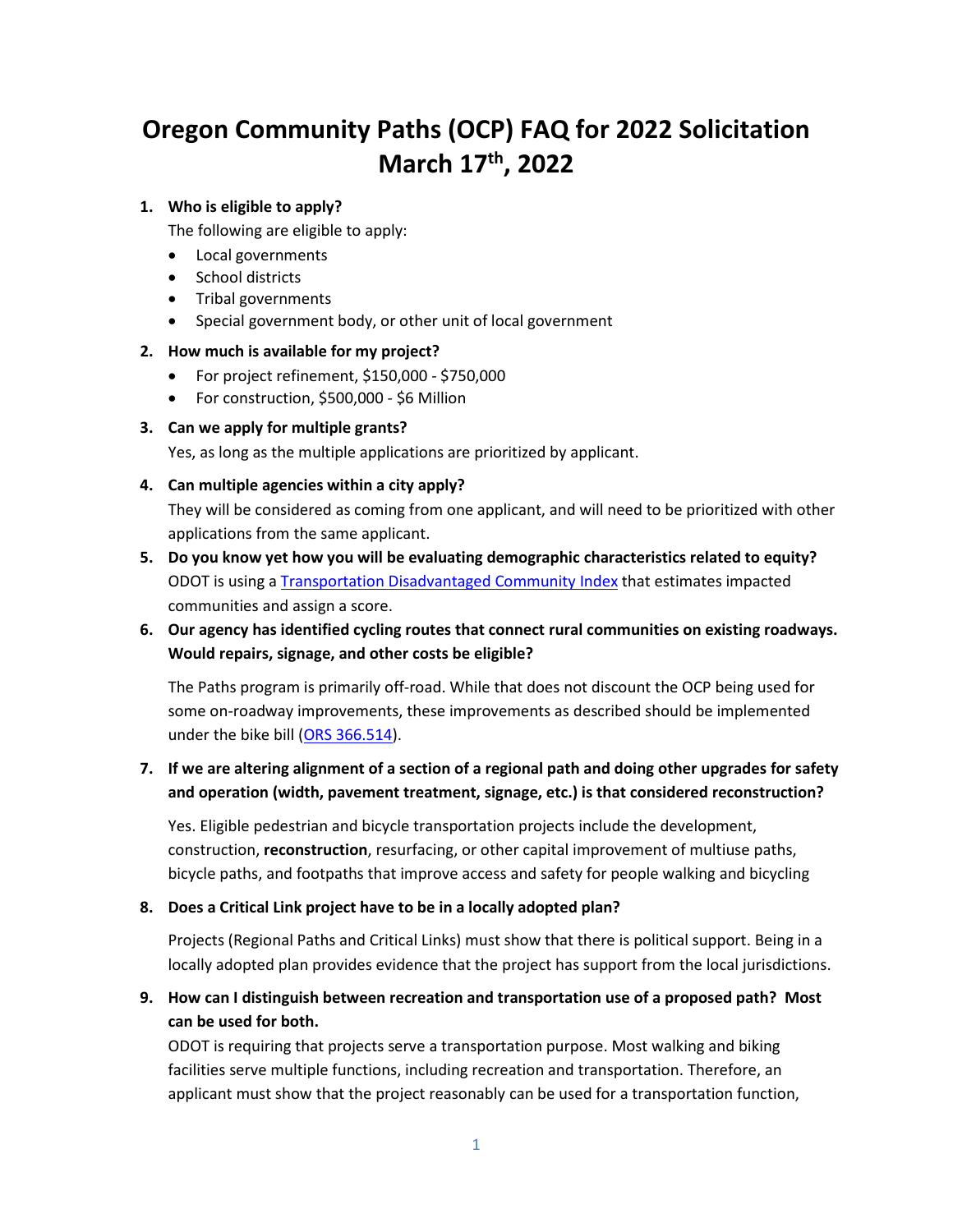including, but not limited to, walking or biking to and from jobs, school, shopping, health care, public services, and other utilitarian trips.

### **10. Does the path need to be a hard surface path?**

ODOT requires paths to have a transportation purpose allowing walking, biking, and rolling use of mobility devices to access employment and services and to connect communities. Americans with Disability Act (ADA) requirements prohibits many types of soft surface trails.

In addition, soft surface trails that are primarily designed for recreational use by hikers, equestrians, mountain bikers, and others are not eligible for OCP.

#### **11. What are the requirements for a soft surface path?**

Path surfaces must be "firm and stable" per U.S. Access Board guidelines (see reference below). Concrete and asphalt (impervious or pervious) are the most common and durable firm and stable construction materials for shared use paths. Some natural surfaces can be compacted so that they are firm and stable, but these surfaces can degrade and become inaccessible without regular maintenance. Applicants should demonstrate how their proposed path design meets ADA accessibility requirements.

More information about shared use path accessibility guidelines is available in the Oregon Bicycle and Pedestrian Design Guide:

[https://www.oregon.gov/ODOT/Engineering/Documents\\_RoadwayEng/HDM\\_L-Bike-Ped-](https://www.oregon.gov/ODOT/Engineering/Documents_RoadwayEng/HDM_L-Bike-Ped-Guide.pdf)[Guide.pdf](https://www.oregon.gov/ODOT/Engineering/Documents_RoadwayEng/HDM_L-Bike-Ped-Guide.pdf) and on the Public Right-of-Way Accessibility Guidelines (PROWAG) website: [https://www.access-board.gov/guidelines-and-standards/streets-sidewalks/shared-use](https://www.access-board.gov/guidelines-and-standards/streets-sidewalks/shared-use-paths/supplemental-notice/proposed-supplements)[paths/supplemental-notice/proposed-supplements\)](https://www.access-board.gov/guidelines-and-standards/streets-sidewalks/shared-use-paths/supplemental-notice/proposed-supplements)

### **12. You mentioned ADA. Will ADA requirements apply?**

Yes. ADA requirements will apply to all construction projects awarded through the OCP, regardless of funding source. More information about shared use path accessibility guidelines is available in the Oregon Bicycle and Pedestrian Design Guide:

[https://www.oregon.gov/ODOT/Engineering/Documents\\_RoadwayEng/HDM\\_L-Bike-Ped-](https://www.oregon.gov/ODOT/Engineering/Documents_RoadwayEng/HDM_L-Bike-Ped-Guide.pdf)[Guide.pdf](https://www.oregon.gov/ODOT/Engineering/Documents_RoadwayEng/HDM_L-Bike-Ped-Guide.pdf) and on the Public Right-of-Way Accessibility Guidelines (PROWAG) website: [https://www.access-board.gov/guidelines-and-standards/streets-sidewalks/shared-use](https://www.access-board.gov/guidelines-and-standards/streets-sidewalks/shared-use-paths/supplemental-notice/proposed-supplements)[paths/supplemental-notice/proposed-supplements\)](https://www.access-board.gov/guidelines-and-standards/streets-sidewalks/shared-use-paths/supplemental-notice/proposed-supplements).

#### **13. Is a separated bike lane eligible under this program?**

OCP is intended to fund "off-street" pedestrian and bicycle facilities that are not eligible for other active transportation funding sources due to Oregon's constitutional restriction on usage of state highway funds for improvements outside of the public road right-of-way. In some constrained areas, a path may need to cross or be constructed within the road right-of-way to provide a continuous facility for people walking and biking. Physically separated bike lanes and other improvements within the road right-of-way are eligible for OCP if they are a segment of or contribute to a larger path project that is primarily located outside the public road right-of-way.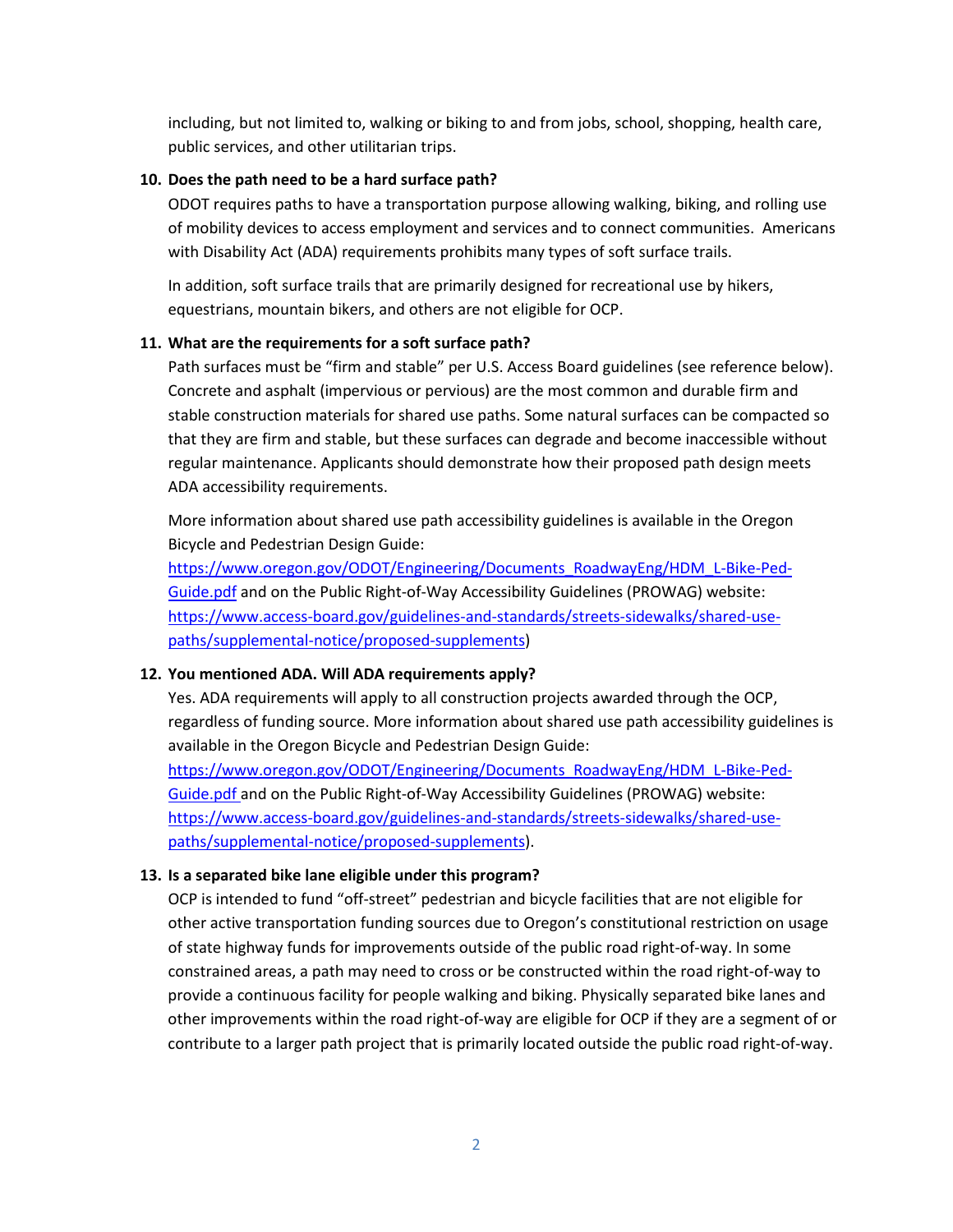#### **14. If part of a trail is on ODOT right-of-way, what are the city's options?**

If the proposed path is located on or near an ODOT facility, the applicant should contact their local ODOT active transportation liaison (ATL) to discuss how to coordinate on the project and application. ATL contact information is available at [www.oregonwalkbike.org.](http://www.oregonwalkbike.org/)

#### **15. If part of a trail is on ODOT right-of-way, does ODOT apply or partner with the city?**

ODOT is ineligible to be the primary applicant for the federal Transportation Alternatives funds included in OCP, but can support and/or partner with a local jurisdiction on an application. The applicant may also partner with ODOT in order for ODOT to oversee planning, design, or construction of federally-funded projects.

#### **16. If two communities are linking who applies?**

Either community may apply, or the two communities may jointly apply. The community managing the project should be the applicant.

**17. What percentage of total OCP funding will go towards project development [refinement] vs. construction projects?**

\$3.0 million is dedicated to "Project Refinement" or development projects in the 2022 solicitation. Additional project refinement grants may be awarded based on scoring.

#### 18. **What if a path is located along a railroad or crosses over railroad tracks?**

If the proposed path is located along or crosses railroad right-of-way, the applicant should contact [Prescott Mann](mailto:Prescott.E.MANN@odot.state.or.us) at ODOT Rail Crossing Safety Unit.

Railways are extremely hesitant to provide an easement for multi-use paths along their right of way. Approval from the railroad is a requirement as part of the application process.

### **19. Should we have rail crossing approval before applying for a path that requires a gradeseparated rail crossing?**

The ODOT Rail Crossing Section Unit approval is required prior to agreement execution. It would be prudent to consult with ODOT staff before submitting application, as crossing considerations could impact project cost.

### **20. Regarding linkages: if trail improvements are connecting to future paths that will require funding in a future OCP cycle, is that important to OCP (longer range connections, 3-10 years out)**

YES, Regional Paths connecting communities may be existing or planned sections. Future connections should be noted in the application. Regional Paths are to connect communities and be at least 15 miles long (existing or proposed). Critical links may connect to Regional Paths.

### **21. Can we leverage another grant to be able to fund the complete project?**

Yes, but you must have been awarded the other grant prior to OCP application. However, you cannot use federal funds as a match for federal grants.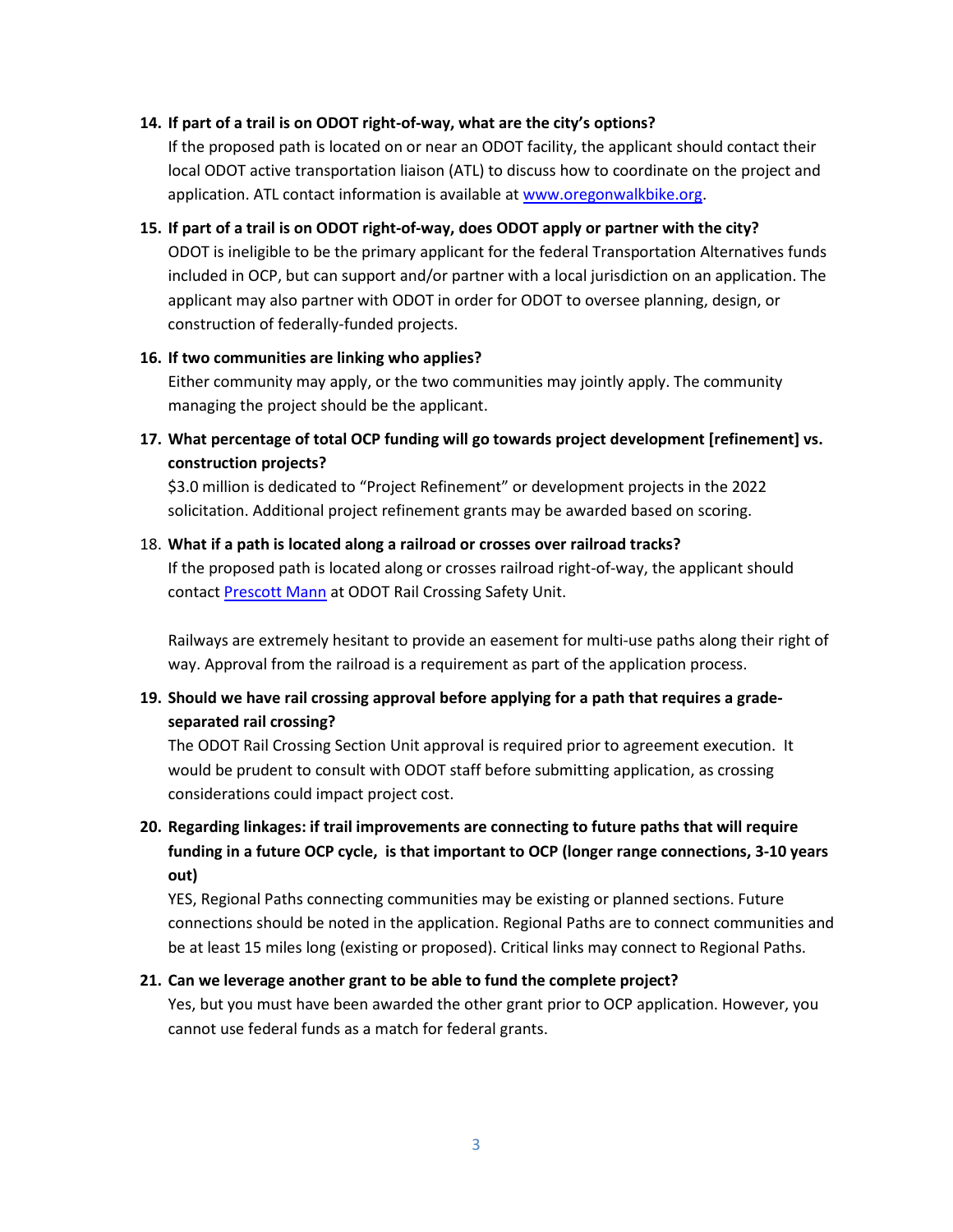### **22. Is there any complication in applying if we have a mix of publicly owned property (e.g. city, district) and ODOT ROW?**

No, but coordination with ODOT and/or the other public agencies must occur prior to applying.

### **23. Can a path be in an easement or is it required to be in the right-of-way?**

If the project is located on public property or right-of-way, the application must include appropriate letters of support from any affected public agencies or road authorities stating the agency or authority's endorsement, as applicable to the project.

If the project is located on private property, the applicant is encouraged in their application appropriate letters of support from any affected property owners, along with a project development timeline that includes major milestones such as acquiring easements or site ownership. Applicants must have easement or own right-of-way prior to construction phase commencing.

Applicant should also include letters of support from property owners in their project refinement application, if the project goes along or through farmland. Projects cannot move forward to construction without a special permit from the property owner (farmer).

### **24. Does your website have more details about the requirements?**

The Oregon Community Paths program website includes the most up-to-date information on the program:<https://www.oregon.gov/odot/Programs/Pages/OCP.aspx>

### **25. How often is the application cycle? Is this an annual application process?**

The program is currently on a biennial (two-year) application cycle for federal funds, and fouryear cycle for state funds. The 2022 solicitation will be federal only. The 2024 solicitation will include both federal and state funding.

**26. If you do the project refinement with federal funds, are you obligated to fund construction within 10 years?**

No, a project refinement project is considered a planning project, and not construction, or preconstruction.

- **27. If we do a project refinement, would eventual construction would have to meet federal requirements, even if not using federal funds for that future construction work?** Yes. If any part of the project had previously used federal funds, federal requirements would apply to the complete project
- **28. What are the match requirements for the 2022 solicitation?**  10.27% of the total project cost.
- **29. Can we use previous expenditures for match?**
	- For federally-funded projects, no. Matching expenditures are only eligible after an agreement is executed and before the end date of the agreement.
- **30. Can a recently developed section of a multimodal path installed by a private developer be used as match?**

No, as that would be considered a donation, which is disallowed.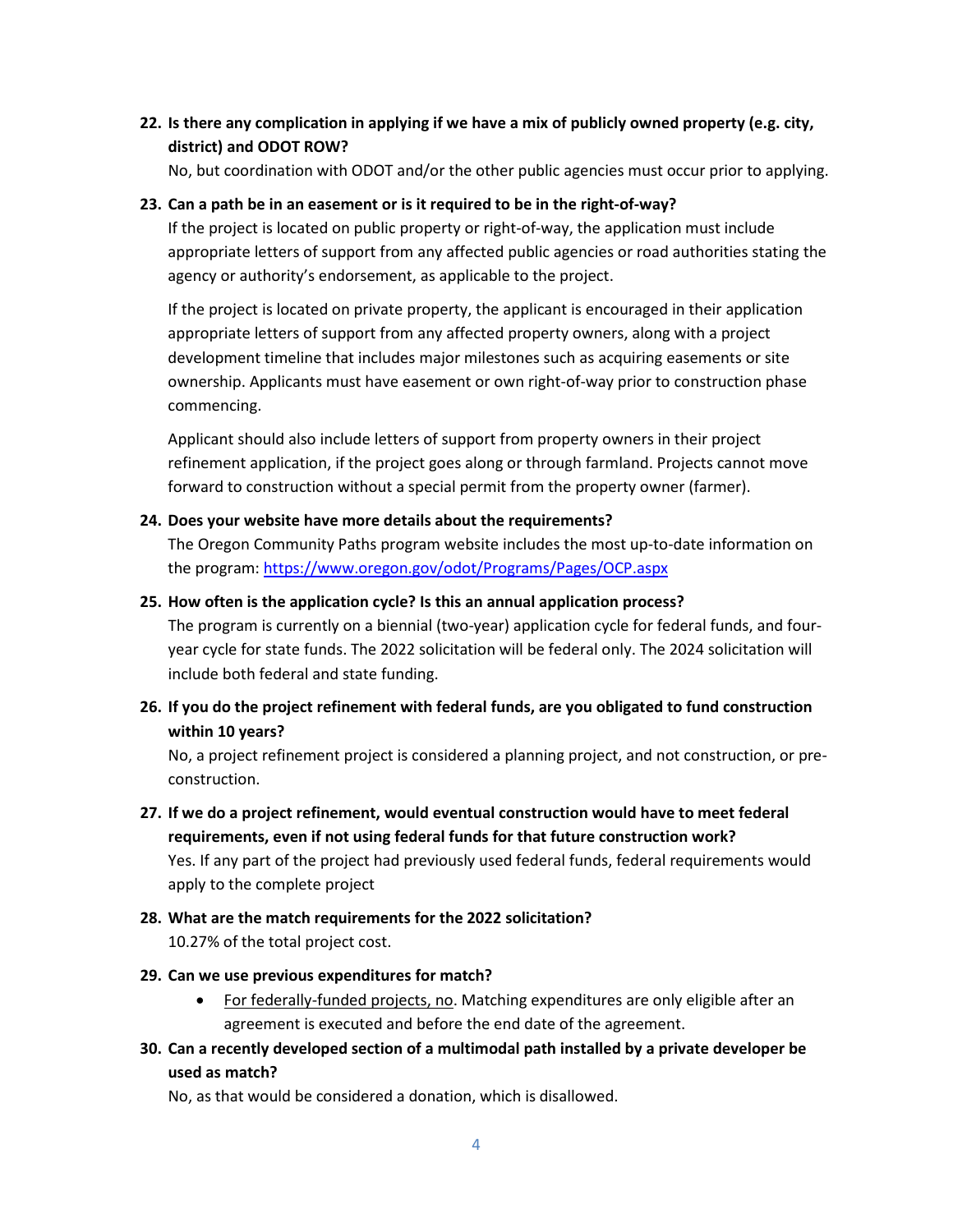#### **31. Can staff time count as in-kind match?**

There are some instances, but must be coordinated with the Community Paths Program Manager as part of the grant agreement.

### **32. Can we meet the state match requirements with a grant from another fund like OPRD or Travel Oregon?**

State funds can also be used to match federally-funded OCP grants, but the state funds will be "federalized", meaning the entire project will have to meet federal requirements. Federal funds cannot be used to match FHWA or other federal funds.

### **33. Could the city and the grant matching funds be paid out on a percentage basis as the project receives the bills?**

Non-certified agencies provide the match as cash. When ODOT pays invoices, they will pay the federal share and draw down matching funds as 10.27% of the total invoice. At the end of the project, any leftover matching funds are returned to the agency.

For certified agencies that are administering the project, ODOT will reimburse them for the federal share only.

# **34. With regards to approval from elected officials: Our project is identified in our Parks Masterplan as well as the City's TSP. Is that enough public outreach? Does that qualify for approval by elected officials? It was identified as a high priority on our community survey as our masterplan was developed.**

Yes, provided that you document the public outreach that was conducted as part of those plans. Note all outreach to historically excluded communities.

Please provide documentation of additional elected support, if available.

35. **You mention paths along a river - are there design standards regarding floodplain placements? If not, where would we find this information**?

Design standards for construction of community paths would fall under Chapter 7 of the Oregon Bicycle and Pedestrian Design Guide.

[https://www.oregon.gov/ODOT/Engineering/Documents\\_RoadwayEng/HDM\\_L-Bike-Ped-](https://www.oregon.gov/ODOT/Engineering/Documents_RoadwayEng/HDM_L-Bike-Ped-Guide.pdf)[Guide.pdf](https://www.oregon.gov/ODOT/Engineering/Documents_RoadwayEng/HDM_L-Bike-Ped-Guide.pdf) 

- **36. Can we discuss our project with ODOT staff before we submit a Pre-Application?**  Yes. ODOT will only discuss to see if a project appears eligible based on information shared.
- **37. If our project is considered ineligible by ODOT during the Pre-application process, can we revise our Pre-Application and resubmit?** Yes, provided the revised Pre-Applications is submitted within the time frame for ODOT accepting pre-applications.
- **38. What if I find the cost is different between the Pre-Application and application?** Use the most current cost in the application.